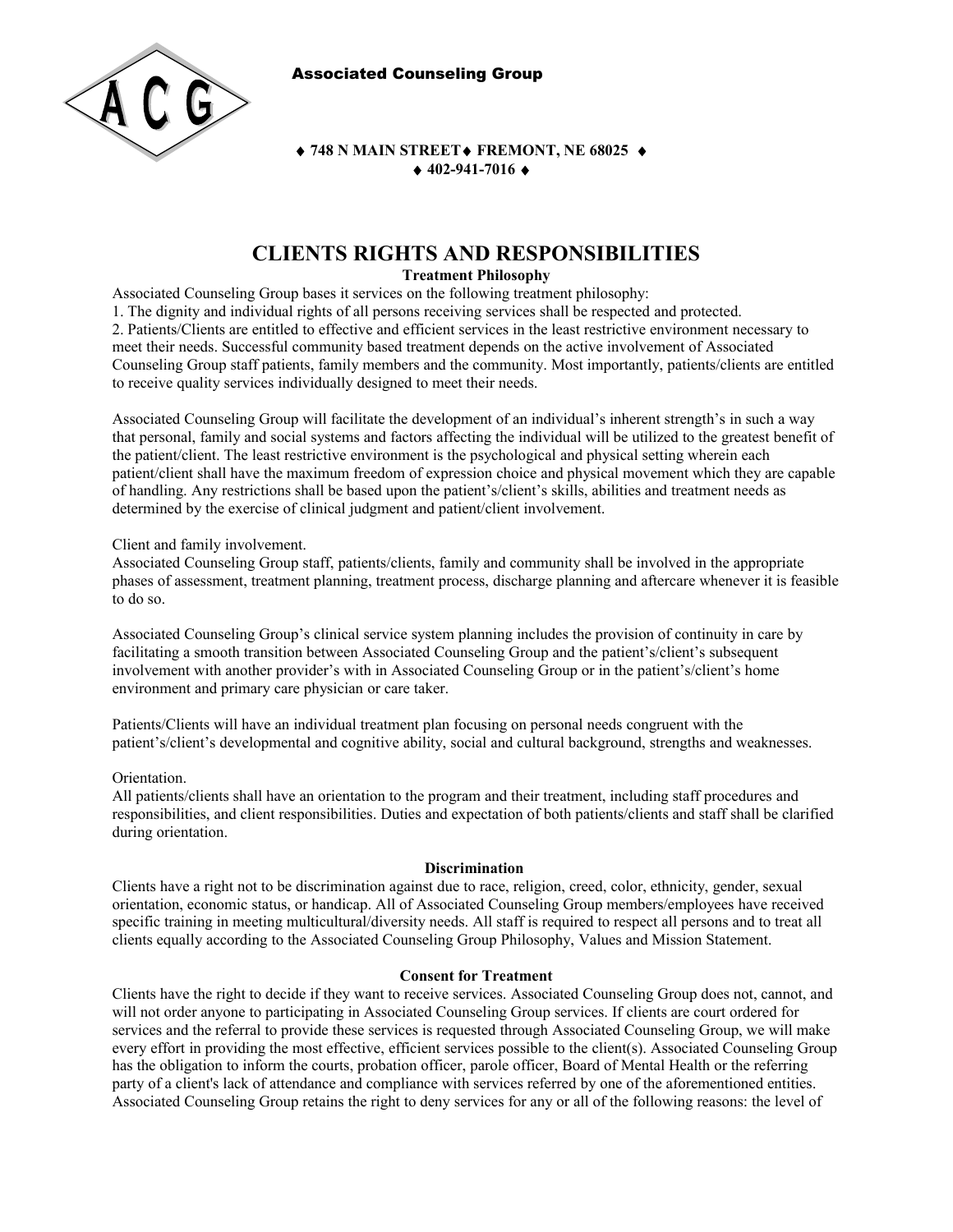care referred is inappropriate, there is a conflict of interest or potential for a conflict of interest, there is a lack of providers or funding, etc. In the event that any of the aforementioned occurs Associated Counseling Group will make every effort to provide the referral source and/or the client other resources/providers in the community. The client may request a written explanation of Associated Counseling Group's decision. When the client is a minor, the parent or legal guardian needs to provide written permission to allow Associated Counseling Group to treat the individual.

### **Confidentiality**

Clients have the right to expect that their records are kept confidential (see privacy practices). All staff is trained in confidentiality. Records are handled carefully and kept in cabinets that lock when not in use. Client records are the property of the agency. Clients have the right to review their records in the presence of Associated Counseling Group personnel unless it has been deemed inappropriate, or dangerous to do so (for example, the information could exacerbate the client's current issues or mental state of mind).

When the client is a minor, the specific content of the sessions between the minor and therapist will remain confidential. The minor has the right to request that information about his/her treatment not be shared with the parent/guardian, referral source or probation officer. However, this request is not always guaranteed, as all information concerning danger/safety to the minor will be reported (see confidentiality clarification below). Additionally, information, which involves a court order or mandate from the State, may be shared as necessary. General reports on the minor's progress will be made to the parent/guardian, referral source or probation officer.

### **Emergency Support**

Clients have the right to receive support and assistance in emergencies. During your first session with Associated Counseling Group employee/member you will receive information on how to follow appropriate protocol in the event that there is an emergency.

Clients are always urged to contact appropriate law enforcement (911) or go to their nearest emergency room when life-threatening crises occur. If the emergency is not life threatening and you would like to speak with an Associated Counseling Group member you will be given information for on call services.

## **Confidentiality Clarification**

Associated Counseling Group and its employees will keep confidential any information disclosed by the client in the course of their relationship, and this information will not be disclosed to other parties without a written release signed by the client. However, there are certain exceptions to these Clients' Right:

**Disclosure of Abuse/Endangerment** - If the client discloses information that someone is being abused or endangered, Associated Counseling Group and its employees are required by law to report this information to Protective Services.

**Duty to Warn** - Associated Counseling Group employee believes that if a client poses a threat to themselves or others, Associated Counseling Group is ethically bound to disclose this information to the appropriate persons/agencies.

**Court Subpoena Records** - It is within the power of the court system to subpoena client records from the agency and/or subpoena the Associated Counseling Group employee at which time confidentiality may not be guaranteed. **Client Release of Information** - The client will sign a release of information allowing the Associated Counseling Group employee to disclose information on their behalf to the individual/agency listed on the document if required. **Consultation** - Associated Counseling Group employees are required to seek supervision of their cases as needed or requested by Associated Counseling Group staff or Nebraska licensing agencies. This supervision can include a consultation team consisting of other Associated Counseling Group staff. Review of audio/video tapes of sessions may be used for training and/or supervision purposes, but as stated earlier, this will not be done without the client's written consent.

#### **Ethics**

Clients have the rights to be treated in a professional manner. Associated Counseling Group employees will not engage in dual relationships with clients. In other words, Associated Counseling Group employees will not become friends or business associates; engage intimate activities outside of Associated Counseling Group service and/or intimate relationships with clients. Associated Counseling Group employees will follow all legal, professional and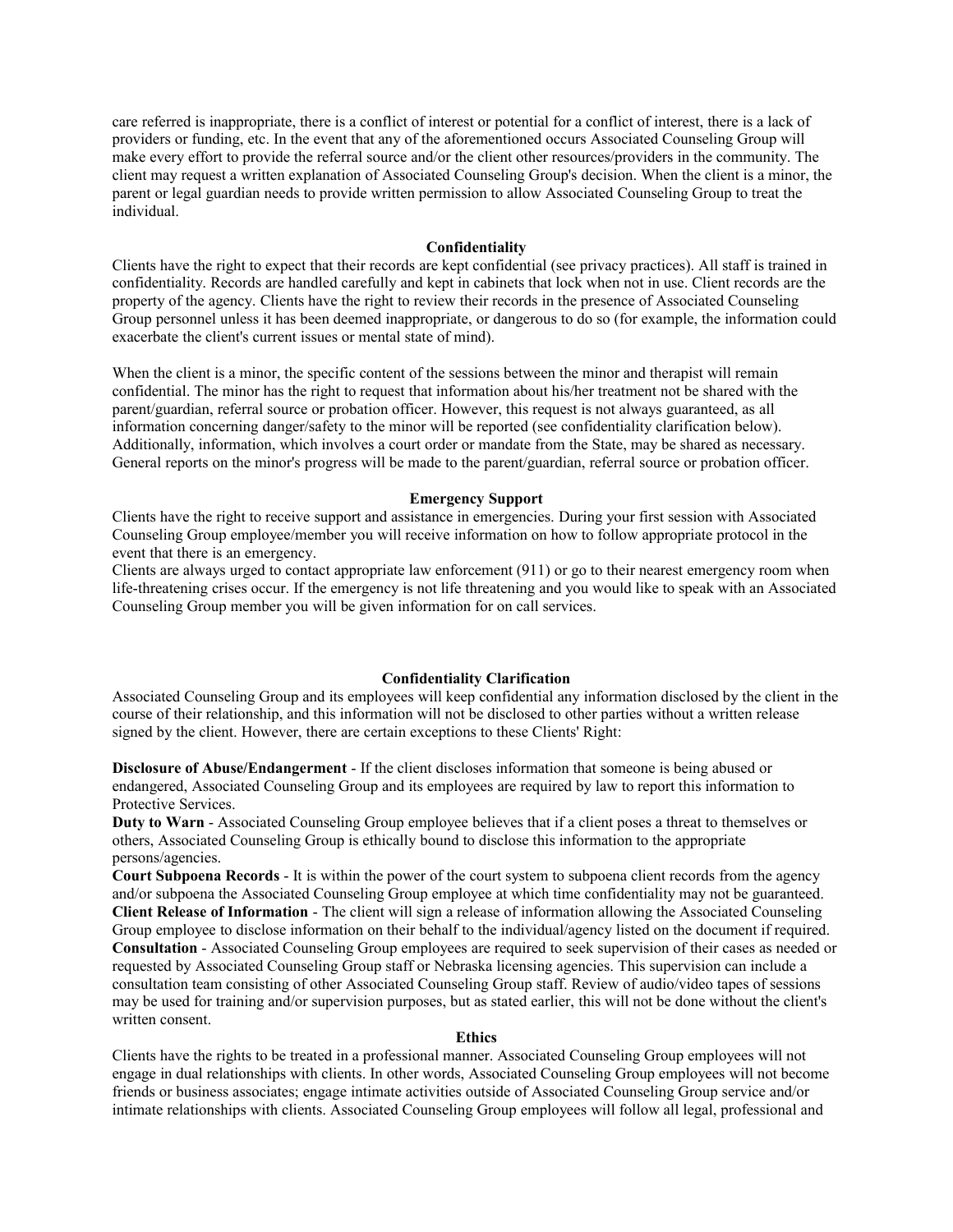ethical guidelines regarding service provision to clients. Associated Counseling Group employees will maintain an attitude of respect for all clients at all times.

# **Grievances**

Associated Counseling Group affirms the right patients/clients or persons acting on their behalf to appeal any decision made or action taken by Associated Counseling Group regarding the patient/client. It is the responsibility of Associated Counseling Group employees/staff to explain and model ways of resolving problems, including discussions, compromise and the right to appeal when contacted about complaints regarding care or care decisions.

## **Grievance procedure.**

If any Associated Counseling Group patients/clients believes that they have been subjected to, or is likely to be subjected to inappropriate care or to conduct, corrective action or management decisions that are discriminatory, unfair or illegal they are encouraged to discuss the matter(s) with their therapist, psychologist, of support staff. If for any reason they do not feel the matter has been resolved during this initial discussion, they may ask to meet the program director. Upon notification by either party of the matter of concern, the program director shall schedule a meeting to occur with both parties in an attempt to resolve the matter and simultaneously advise the owner of Associated Counseling Group of the matter. If the matter remains unresolved at the conclusion of that meeting, the patients/clients may submit in written form a grievance to Associated Counseling Group owner. It is to include the names of the individuals whom the grievance is directed and a description of the circumstances associated with the grievance. The ACG owner or those designated to speak/operate on his behave will respond in writing with in three working days to the author of the grievance to inquire if they would be willing to meet with the owner or his designee, the person including the program director to resolve the grievance. The complainant has seven working days to indicate if they are willing to participate in such a meeting. If the complainant is not willing or unable to meet an answer will be provide to the complainant within five working days to the complainant and the individual whom the grievance was directed. If the grievant is willing to meet a meeting will be scheduled at the earliest convinces of all parties involved. The owner will establish a meeting with staff identified in the grievance within the same three working days to advise them of the complaint. The staff will have three working days to provide a written explanation of the situation. The grievant has seven working days from the date of the response from the owner or his designee on the grieved matter, to respond in writing indicating whether they are satisfied with the answer provided. If the there is not a written response within five working days by the grievant the matter is to be considered resolved. If the grievant is not satisfied with the response and has responded within five working days the matter will be reconsidered and Associated Counseling Group owner or his designee will make a final decision on the matter. Should the grievant still be unsatisfied with the outcome they are may take the matter to an outside party at their own expense. All parties will be notified of their right to obtain private counsel in the matter.

#### **Interventions**

Patients/Clients have a right to be free from verbal abuse and psychological harassment. Associated Counseling Group shall be free of degrading procedures and communication patterns that are derogatory or damaging to the dignity and self-respect of the patients/clients. However, in many cases, patients/clients must be confronted regarding their inappropriate or maladaptive social, psychological or behavioral strategies and using therapeutically appropriate means, Associated Counseling Group is obligated to do so in order that progress can be made toward individual treatment goals. These confrontations may be viewed by the patients/clients as threatening or offensive, but they should not be confused with abuse or harassment. Physical intervention with patients/clients will not only be used to prevent patients/clients from harming themselves or others or from causing serious property damage. The degree or amount of physical intervention used will be only that necessary to control the aggressive, assaultive or life endangering behavior. The duration of the intervention will be limited to the time necessary for the client to control his/her behavior. IF possible, the reasons for the intervention shall be explained to the patients/clients during the period of intervention. In all cases, the reason for the intervention and mechanisms to avoid having to use physical intervention in the future will be discussed during debriefing session held shortly after the event. Physical punishment shall not be used in the treatment and care of patients/clients.

## **Client Responsibilities**

As a client of Associated Counseling Group it is your responsibility to attended all scheduled appointments. It is your responsibility to show up on time for each session. Clients more than 15 minutes late, with out notification, will be considered a no show and may be charged for that session. Associated Counseling Group understands that at times it may be necessary to cancel or reschedule appointment times. To help assist others who may use this time, we as that if you are unable to attend a scheduled session you understand that you have the responsibility to inform